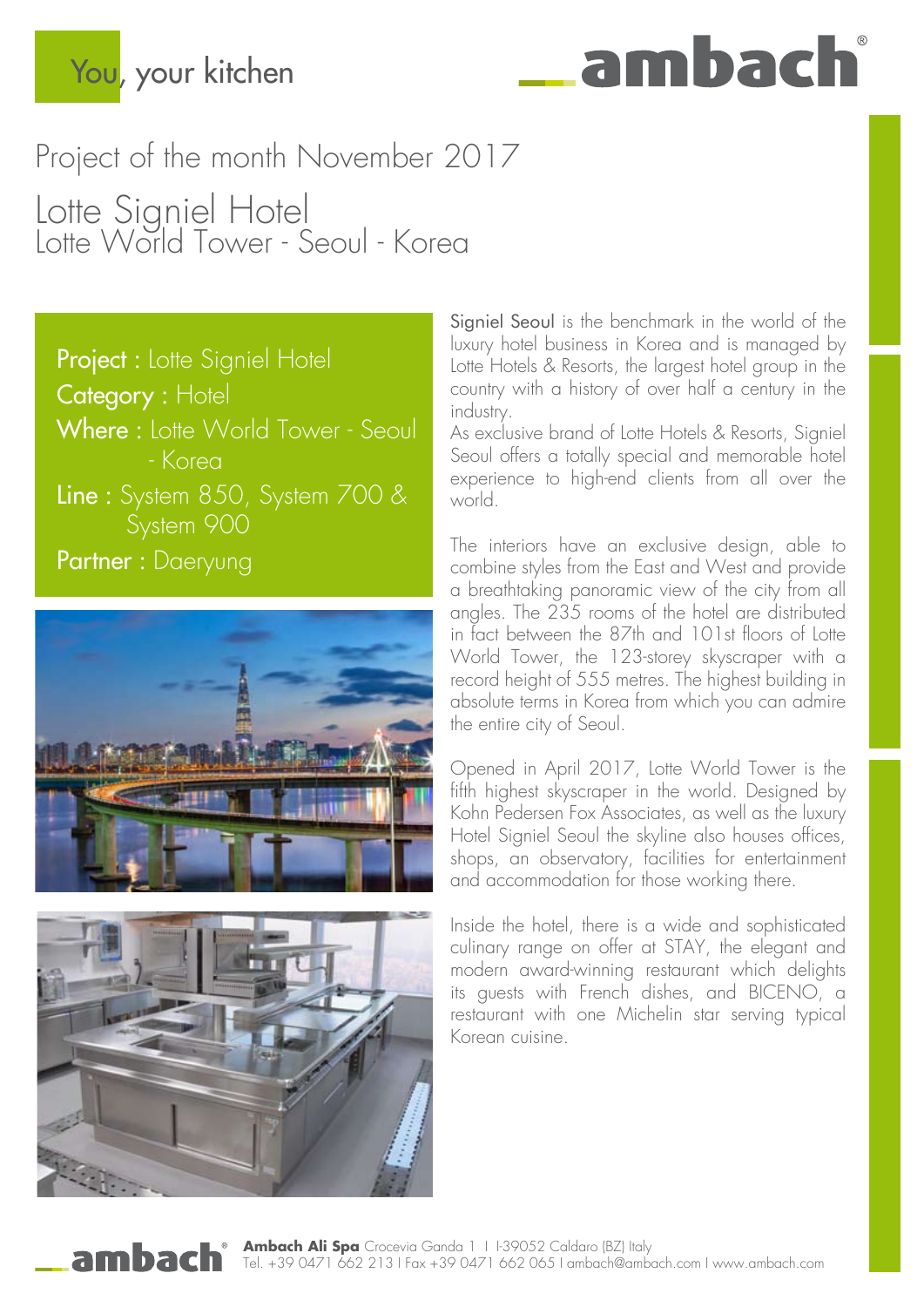You, your kitchen

### The requirement

The Hotel needed a kitchen for the STAY restaurant on the same level as the restaurant and the expectations of Yannick Alleno, the chef with 3 Michelin stars at its helm.

ambac

- The kitchen had to be of the open type and also used for preparing the rich buffet breakfast for the hotel. For this reason a solution had to be identified which guaranteed quality, flexibility, performance and also a pleasing appearance.
- STAY is located on the 81st floor of the hotel. There were therefore quite a few critical factors to handle in order to move the equipment chosen.
- Moreover the height of the ceilings just 2.20 m approximately forced the choice of equipment with reduced height.
- The equipment had to be strictly electric as the use of gas is forbidden by law in skyscrapers.



#### The solution

ambach

- For such an important project Signiel Seoul chose the reliability of Ambach kitchens in the three lines System 850, System 900 and System 700.
- All the items of equipment were custom made to the client's needs and developed ad hoc, taking account of the height restraints of the ceiling. Although, as required, all the appliances supplied are electric, they were designed to facilitate to a maximum their use by staff accustomed to using gas.
- The location of the restaurant on the 81st floor and the limited space in the lift meant the range had to be divided into four parts with later assembly and welding in situ by Ambach technical staff.